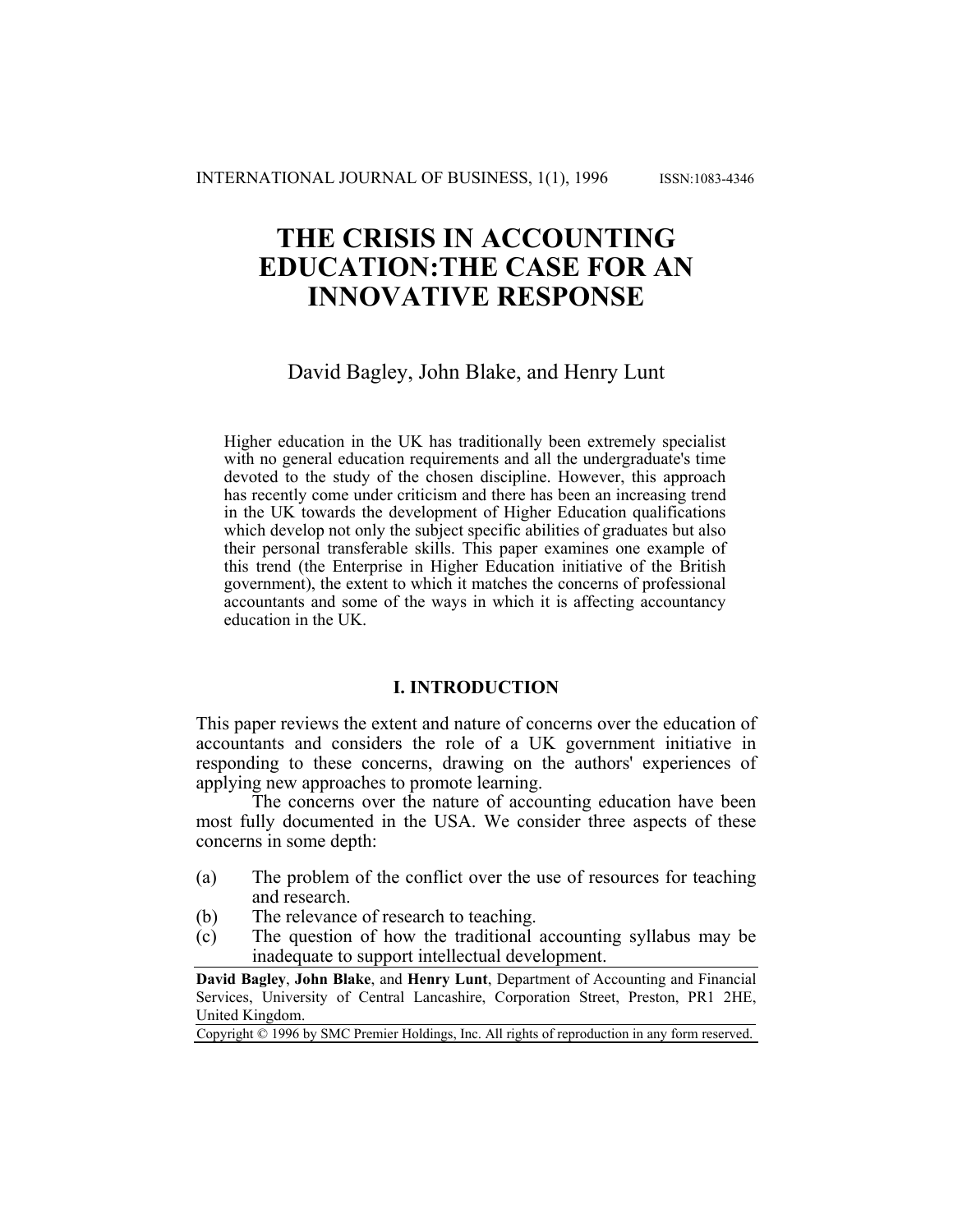We also consider some evidence from the developing countries and report on a survey of accountants' views on the training they have received in the UK.

 Higher education in the UK has traditionally been extremely specialised with no general education requirements and all the undergraduate's time devoted to the study of the chosen discipline. However, this approach has recently come under criticism; and there has been an increasing trend in the UK towards the development of Higher Education qualifications that not only the subject specific abilities of graduates but also their personal transferable skills. This paper examines one example of this trend (the Enterprise in Higher Education Initiative of the British government), the extent to which it matches the concerns over accountancy education, and some of the ways in which it is affecting accountancy education in the UK.

## **II. THE COMPETING PRIORITIES OF TEACHING AND RESEARCH**

A continuing problem in accounting education is the concern that the pressures to devote time to research mean that academics devote insufficient time to developing effective teaching. Patten and Williams [22:177] observe:

 Unfortunately, doctoral students have gotten the message that teaching is unimportant to career success. They are ill-informed about educational issues, and are indoctrinated to believe that educational research and program development activities are to be avoided at all costs.

Similarly Boyer [6:90] observes:

The problem is that in the academy today, good teaching simply is not adequately rewarded. We assign undergraduate instruction to teaching assistants. And very often it's far better for a professor to deliver a paper at a convention at the Hyatt in Chicago than it is to meet with undergraduates back home.

Fernandez [15:13] pursues the point that graduate students are employed to undertake teaching so as to provide established professors with more time for research:

In fact, at some of the larger research-orientated institutions graduate students are teaching courses at all levels in the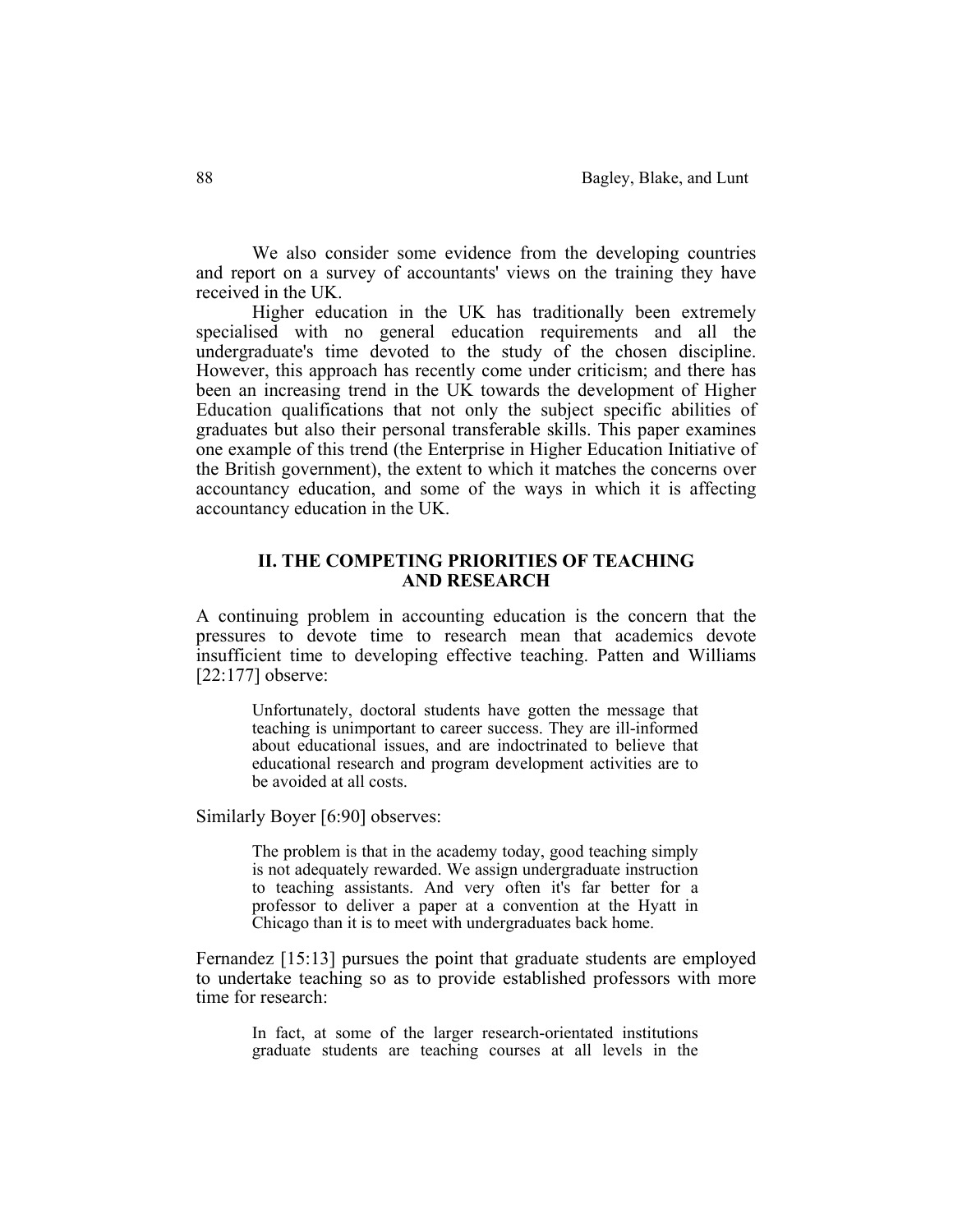undergraduate program. It is indeed possible at these schools to complete an undergraduate accounting education without ever being taught by a professor.

Using students to teach other students so professors can pursue research is a scandal in higher education that needs addressing immediately.

Strait [25:70] offers a series of illustrations of the low priority given to research:

Publish or perish. Apropos of priorities, note there is no such credo as "teach or perish". Teachers are denied promotions and pay rises because they do not do enough writing, and teaching is deemed the low end of the career and prestige ladder.

 Faculty members received teacher of the year awards only to later learn their contracts were not to be renewed.

 The system has caused professors to treat teaching as 'wasting time with students' because it uses up precious time that might otherwise be devoted to research.

 Young assistant professors trying to obtain tenure receive advice such as "beware of students, they will destroy you".

 The primary method of luring faculty from other institutions is to offer reduced teaching loads. The better professors - certainly the best paid - spend the least time in the classroom or in curriculum development. Consequently, the schools must hire more teachers and teaching assistants or make class sizes larger, or both, resulting in higher costs and lower quality.

The Accounting Education Change Commission [1.330] has responded to these concerns. They observe:

Educators who concentrate on teaching and curriculum and course development often are not appropriately rewarded and frequently face the risk of not gaining tenure.

They call on "University boards of trustees and/or regents," and in the case of state supported institutions, "legislatures and governors," to endorse "effective teaching and curriculum and course development as priorities". They also appeal to "foundations, firms, corporations, and individuals that contribute money, offer grants, or fund specific academic programmes" to "motivate change by requiring that substantial resources be directed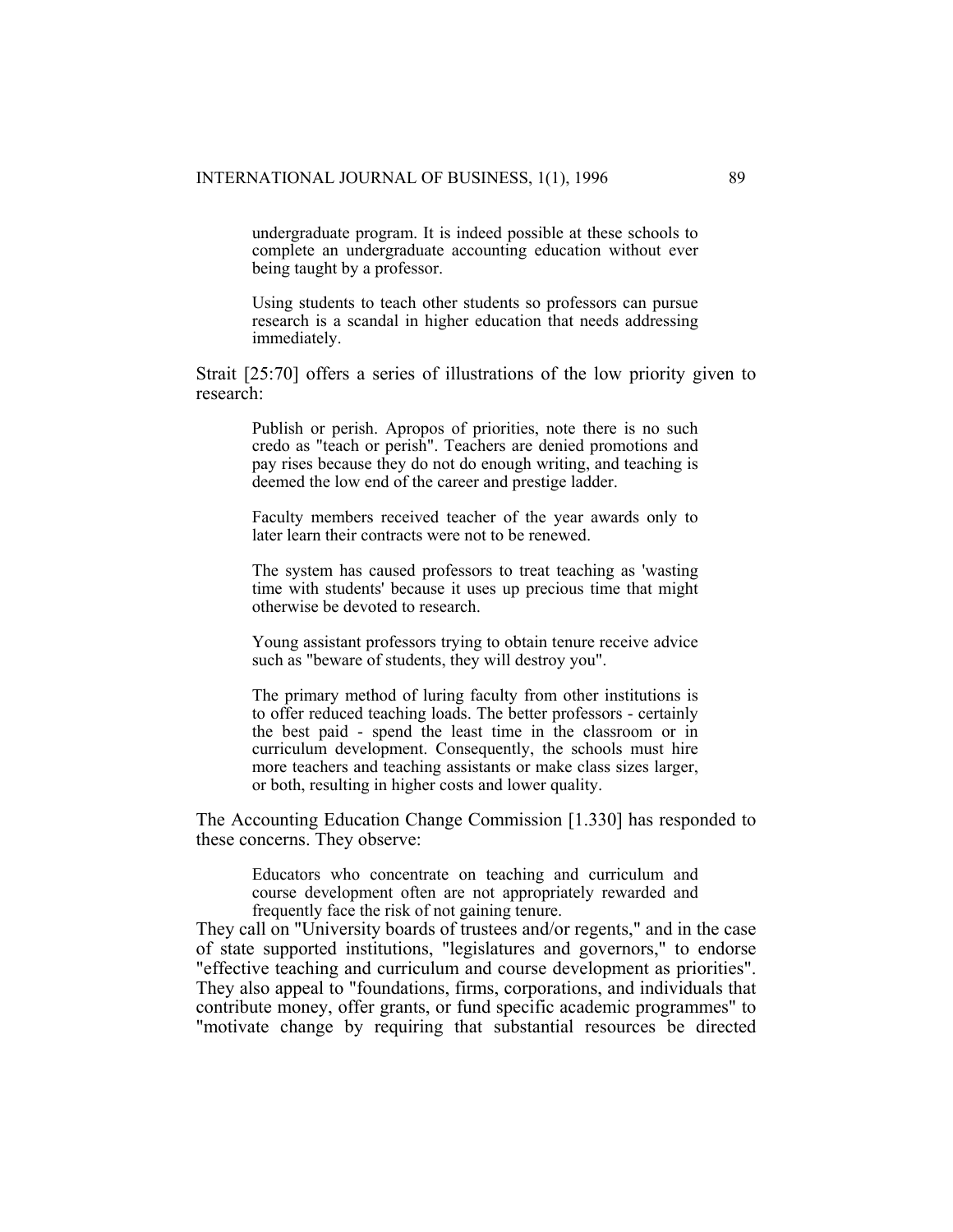forward the support of teaching and curriculum and course development." [1:331]

## **III. THE RELEVANCE OF RESEARCH TO TEACHING**

We have seen that accounting research is regarded as unduly favoured as a call on academic staff time compared to teaching. To compound this problem, some recent trends in the direction of accounting research are perceived as potentially unhelpful for supporting teaching.

 Bricker and Previts [7:2] observe a fall in practitioner membership of the American Accounting Association (AAA) from 8,642 in 1969 to 2,581 in 1988. They cite comments from practitioners in a recent survey:

The most important problem facing CPA's in education is that academe has become too divorced from the accounting profession.

 ... much of the accounting research currently conducted bears no relevance to 'real world' accounting.

... educators often lack interaction with practitioners.

The move, from the late 1960's onwards, to the dominance in the academic literature and doctoral programs of empirical and model building research has broadened the gap between the academic community and the accounting profession. Thus Jensen and Arrington [18:11] observe:

The director of an accounting doctoral program cheers when a top mathematics student applies for admission and frowns at an applicant with only a professional accounting background.

Zeff [30] identifies another aspect of this development:

There has been a tendency for accounting researchers to become more enamoured of their research methods and methodologies than of the potential of their findings to contribute usefully to the stock of knowledge in the discipline. [p.170]

and

"One observes an unhealthy trend in the behaviour of some researchers, who vaunt the superiority of their own approaches to research, while deprecating that of others." [p.171]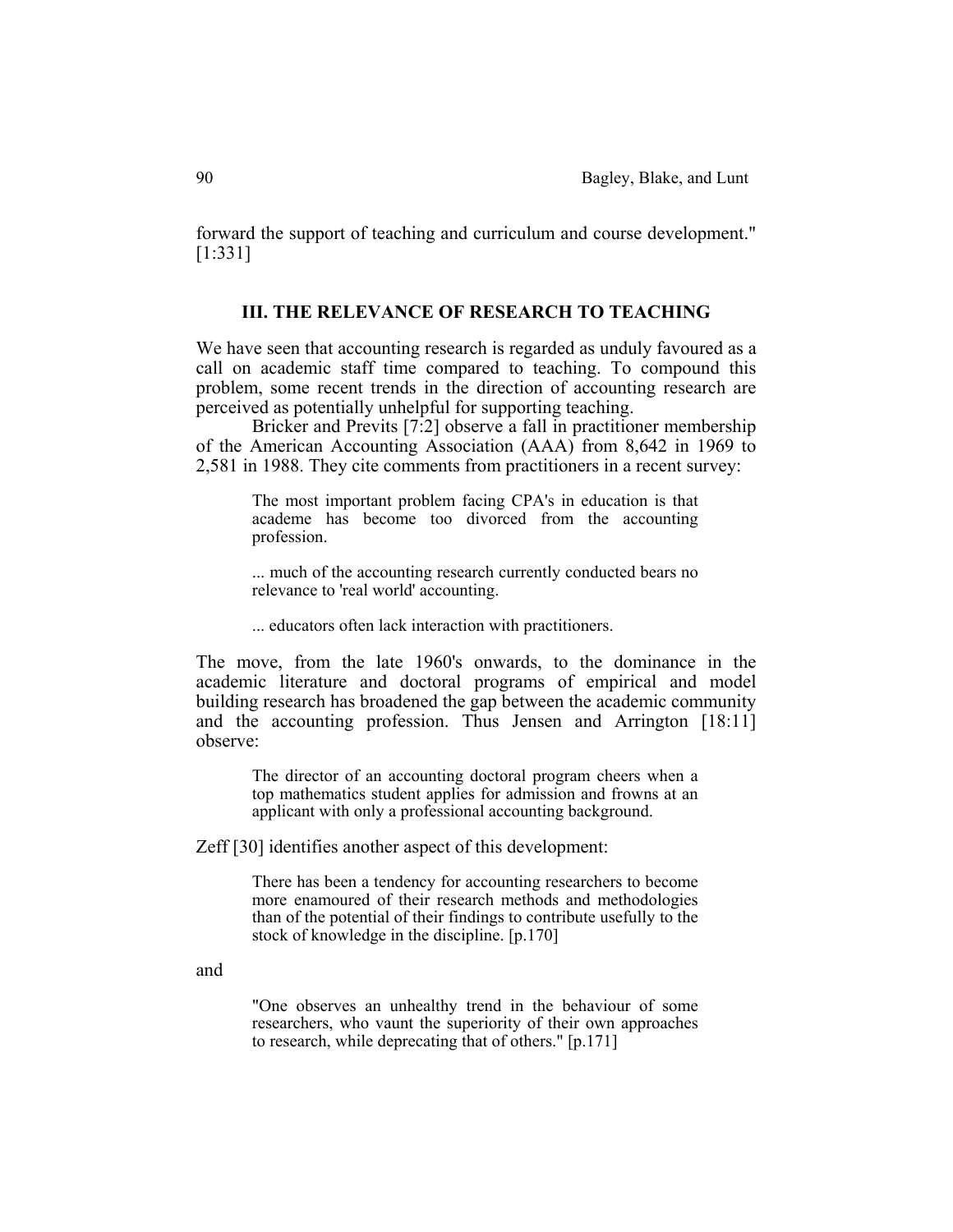Dopuch [12:3] sees the separation of teaching and research as attributable to another cause - the growing use, from the early 1970's onwards, of teaching evaluation forms:

Researchers attempting to bring their research findings into their courses ran the risk of receiving brutal evaluations from their students as their reward for doing so. Concurrently, the tenured faculty at the school started paying more attention to these evaluations so that the junior faculty became increasingly averse regarding innovations in the classroom. They observed that it was easier to obtain good evaluations by giving students a wellstructured course with very little deviation from textbook materials.

Beaver [5] asserts the continuing importance of a research input into undergraduate education:

The introduction of research can vividly convey to the student that there is intellectual content to financial reporting that exists beyond the accounting entities.[p.37]

He goes on to argue that a two-way flow is necessary, with educational needs leading to a response in the direction of research:

For example, my research on accounting for changing prices and accounting for foreign currency translation was initially stimulated by dissatisfaction with my teaching of these topics.[p.38]

Arguing the need for research to support teaching Bull [8:73] argues that "premium pay for accounting research should be limited to need-driven subjects" and argues that accountants in professional practice and commerce can support the objective of more relevant research by:

- (a) Limiting research grants to "significant" topics.
- (b) Providing critical evaluation of research findings.
- (c) Giving access to confidential data.

# **IV. THE NATURE OF THE SUBJECT MATTER**

One source of criticism of the traditional teaching of accounting comes from comments on textbook approaches. Thus Chambers [11:106] comments: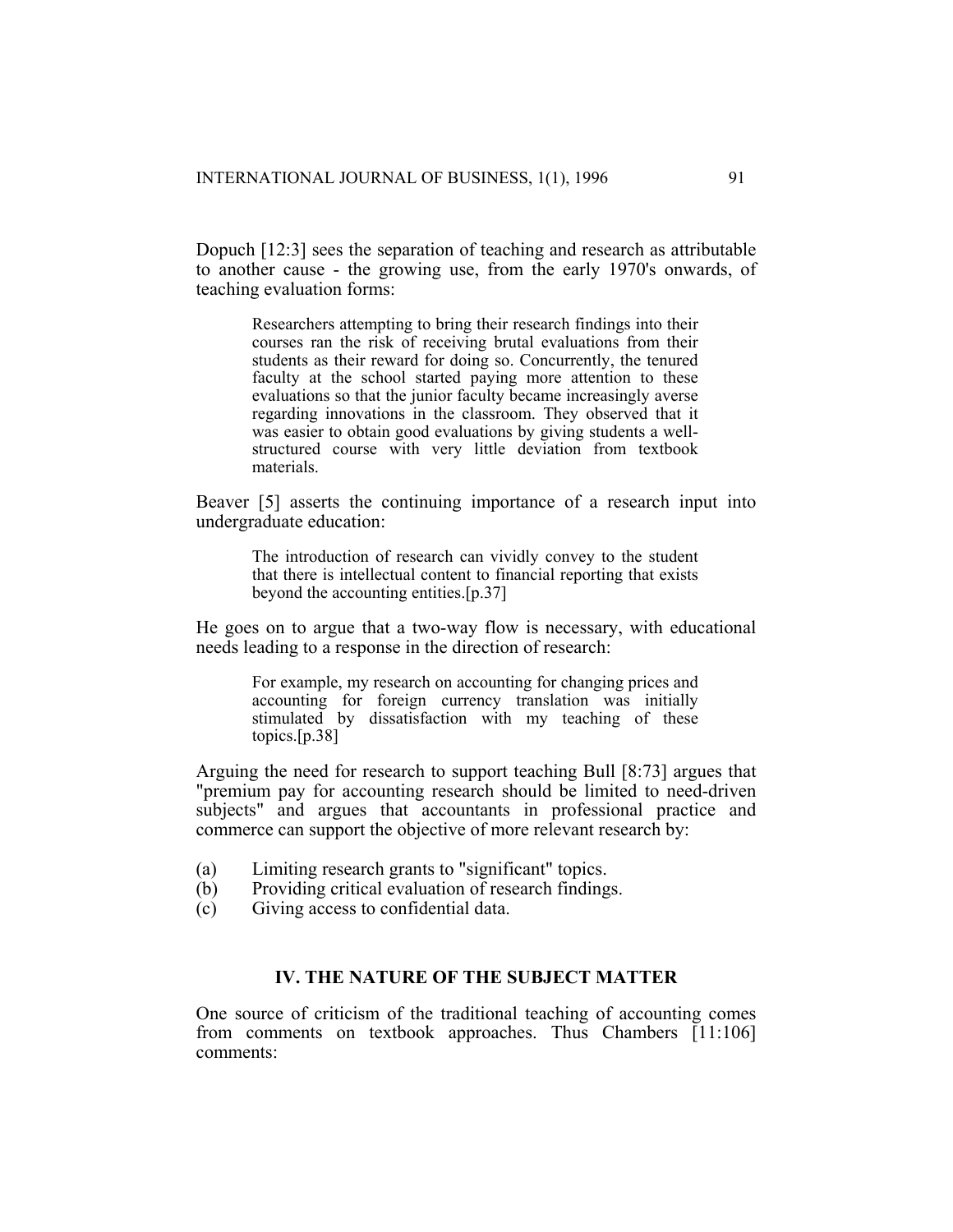You will look in vain in the usual textbook or curriculum for serious treatment, as a source of principles, of the nature of money and prices, the nature and effects of inflation and deflation, the conditions of valid measurement, the control or regulation of complex processes, the logic of choice, and the seamy (or anomalous) side of commercial and professional history.

Similarly Zeff [29:204] criticises accounting textbooks:

Typically, a problem facing the profession's practitioners is asserted (not argued), the official solution is exposited, journal entries and sample financial statements illustrating the official solution are presented, and the students are then put through the hoops of numerical problems that test their capacity to apply the official solution to hypothetical problems. Authors do not ask why the problem arose, why the official solution was prepared over alternatives (and what were the alternatives?), and whether the official solution spawned any further problems.

In both the UK and the US accounting standards have been blamed for establishing a source of authority that appears to preclude inquiry into alternatives. An early critic was Baxter [3:409]. Commenting on the 'Recommendations' then issued by the Institute of Chartered Accountants in England and Wales:

If an official answer is available to a problem, why should a teacher burden his examination candidates with other views?

and

Thus the recommendations tend to rob our young men's education of its power to enrich and stimulate. On such a spare diet, they may perhaps still train well enough to master the problems of today. But their minds will be less fit to solve the new problems of tomorrow; and such fitness is no bad test by which to judge an education.

Baxter [4:10] continues this theme in the light of the development of accounting standards:

The study of standards now plays a big part in any accounting curriculum. They must have a profound influence on students, just when these are at their most impressionable and uncritical. You have only to look at an up-to-date textbook to see how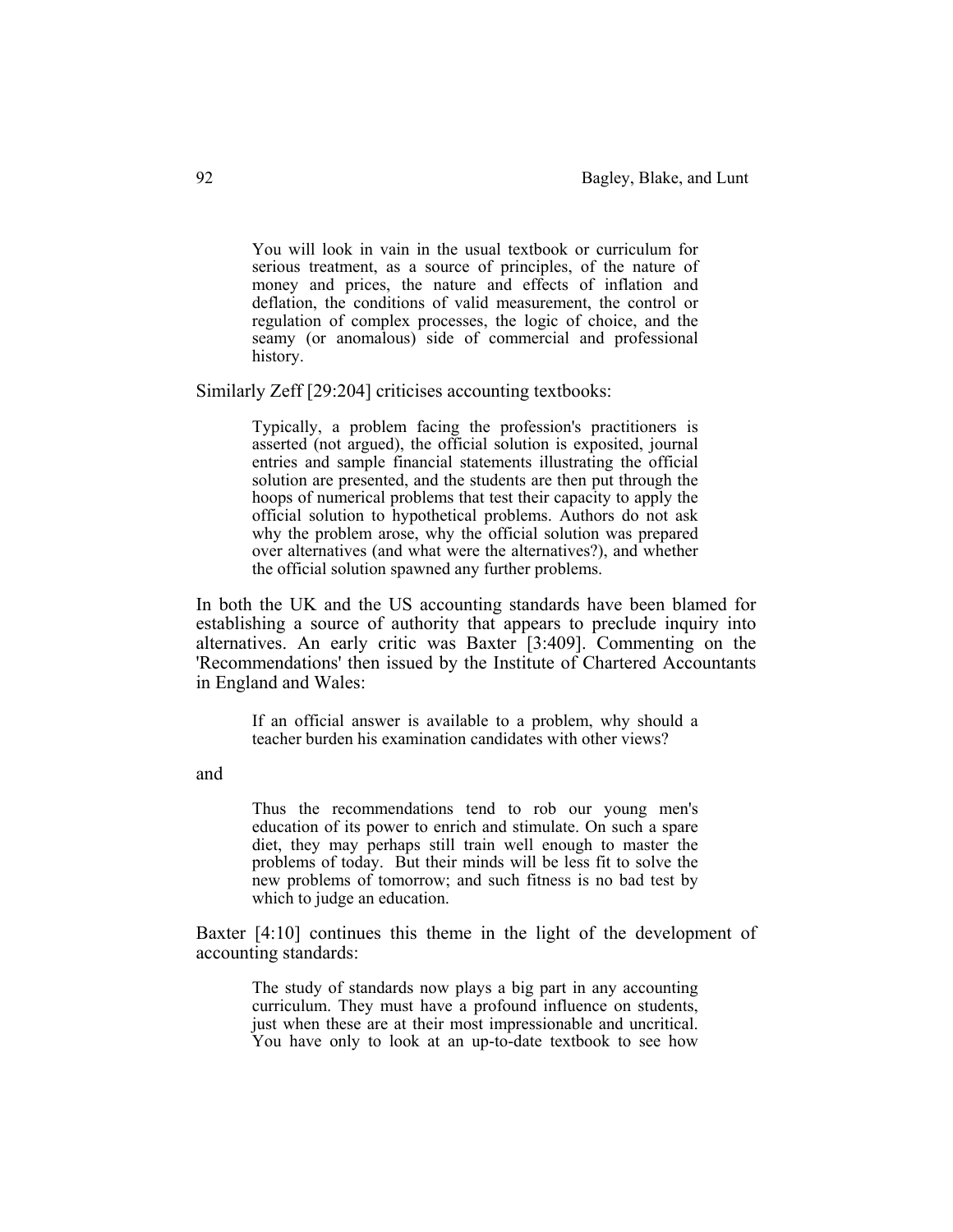much weight is given to official pronouncements, how little to the economic reality that accounts are supposed to show.

and

On this spare diet, accounting students are not likely to develop the habits of reasoning and scepticism that education should instil.

Zeff [29] draws attention to the volume of material issued by the FASB and GASB which has to be absorbed by students, identifying over 470 pronouncements over a 15 year period.

 These observations lead to a call for curriculum reform. Thus Elliott [13:6] says:

"Much of the thrust for curriculum reform involves ousting the memorisation of narrow rules and replacing it with analytical and conceptual thinking. Studying the best thought on what elements deserve accounting measurement - that is, the extended subject - matter domain - should be excellent conceptual and analytical training."

In the United States, the American Accounting Association [2] identified the need for urgent reform, leading to the establishment of the Accounting Education Change Commission in 1989; the willingness of the major US accounting firms to sponsor the work of this body with \$4 million indicates that these concerns are felt in the market place as well as academia. Sundem [26:53], in reporting on the work of the Commission, identifies two main components to achieve change:

- 1. The need to change the content of accounting education to move from "learning a body of knowledge to developing a process of continual learning".
- 2. The need to change learning styles, 'causing students to be active participants in the learning process' and requiring 'students to make decisions in unstructured environments where relevant information is not identified and gathered readily'

## **V. THE LESSER DEVELOPED COUNTRIES (LDC'S) AND LIMITED SOCIAL AWARENESS**

A DELPHI study of the International Accounting Section of the American Accounting Association found that the most commonly cited problem was: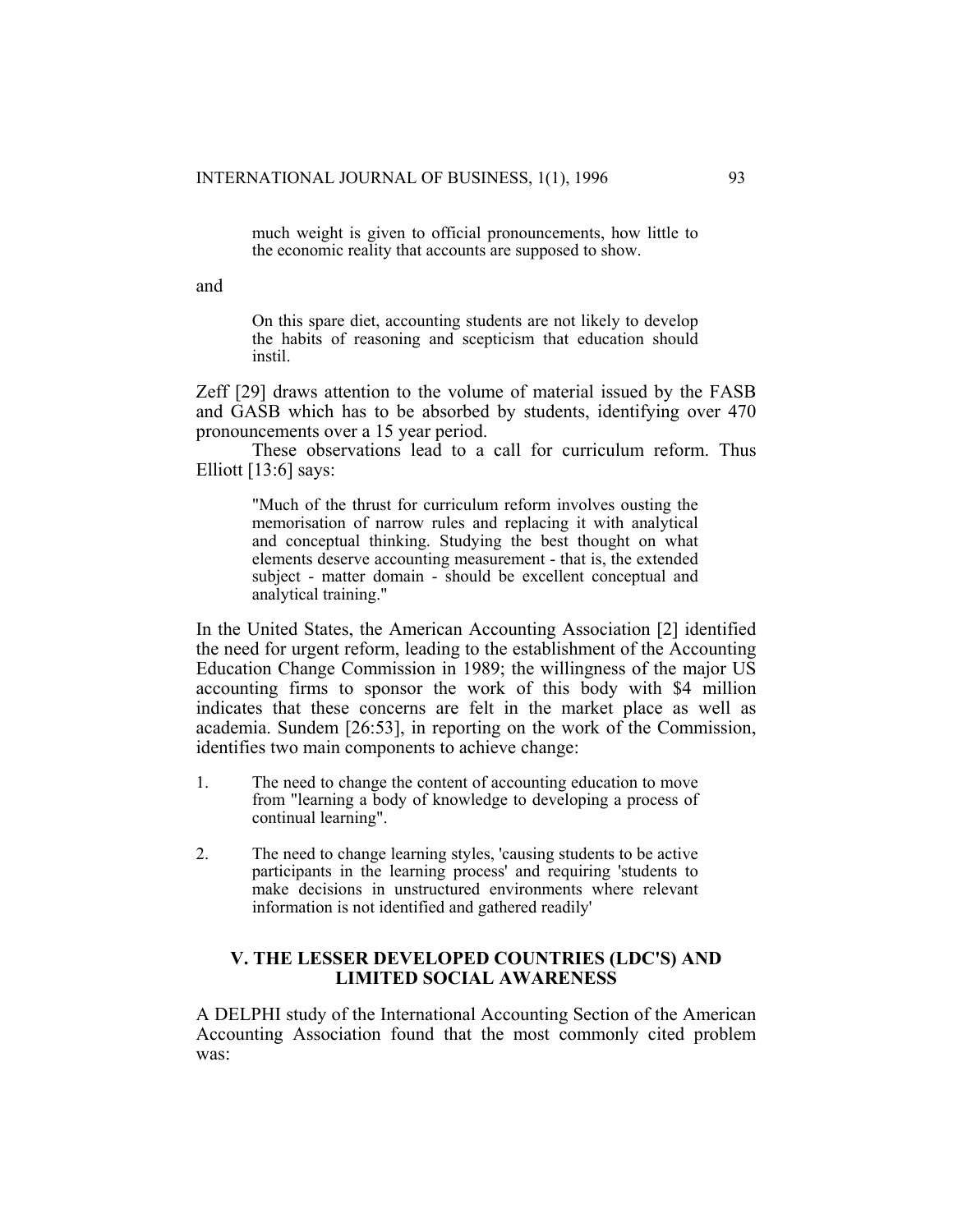"There is a lack in many countries of adequately trained accounting educators." cited in Scott [24:7]

However, a closer examination suggests that it is the quality as well as the quantity of accounting education in the LDC's that has posed problems.

 Perera [23:89] explored the accounting education tradition in Sri Lanka. He observed that the small Colombo stock market had little influence on accounting practices, being relevant to only a small number of companies. He saw private enterprise accounting in Sri Lanka as responding primarily to fiscal regulations and observed:

The influence of tax on accounting sometimes represents a handicap for accountants even in the industrially developed countries with their improved tax systems. In a country like Sri Lanka where taxation codes are neither well developed nor rigorously enforced, this can lead to severe distortions of financial representations.

Perera [23:94] then observes that the traditional approach to the training of accountants in Sri Lanka has been under "the old British system" of training in professional practice, under articles, with examinations dominated by "legal aspects of accounting" set by the local Institute of Chartered Accountants. This approach "emphasises the technical or mechanical aspects of accounting", and so "helps perpetuate existing business practices" and leads to a training "that tends to become obsolete quickly".

 Perera sees the solution adopted in other countries, including Britain, as being to provide prospective accountants with a broader educational background through universities and technical colleges, and calls for a similar approach in Sri Lanka.

 Hove [17] reports on a study by Gbenedio [16] of the Nigerian experience in developing an accounting profession. He points out that in the first six years that the Nigerian Institute of Chartered Accountants administered their own examinations only eight people passed. This high failure rate was attributed to the highly detailed technical content of the examinations, on the British model, unsupported by the supportive instruction available when this approach was applied in Britain.

 Hove [17:97] also reports on the situation in Zimbabwe. He reports of the Bachelor's degree in Accountancy at the University of Zimbabwe that:

The more technical aspects of accounting have been emphasised almost to the total exclusion of the more intellectual aspects of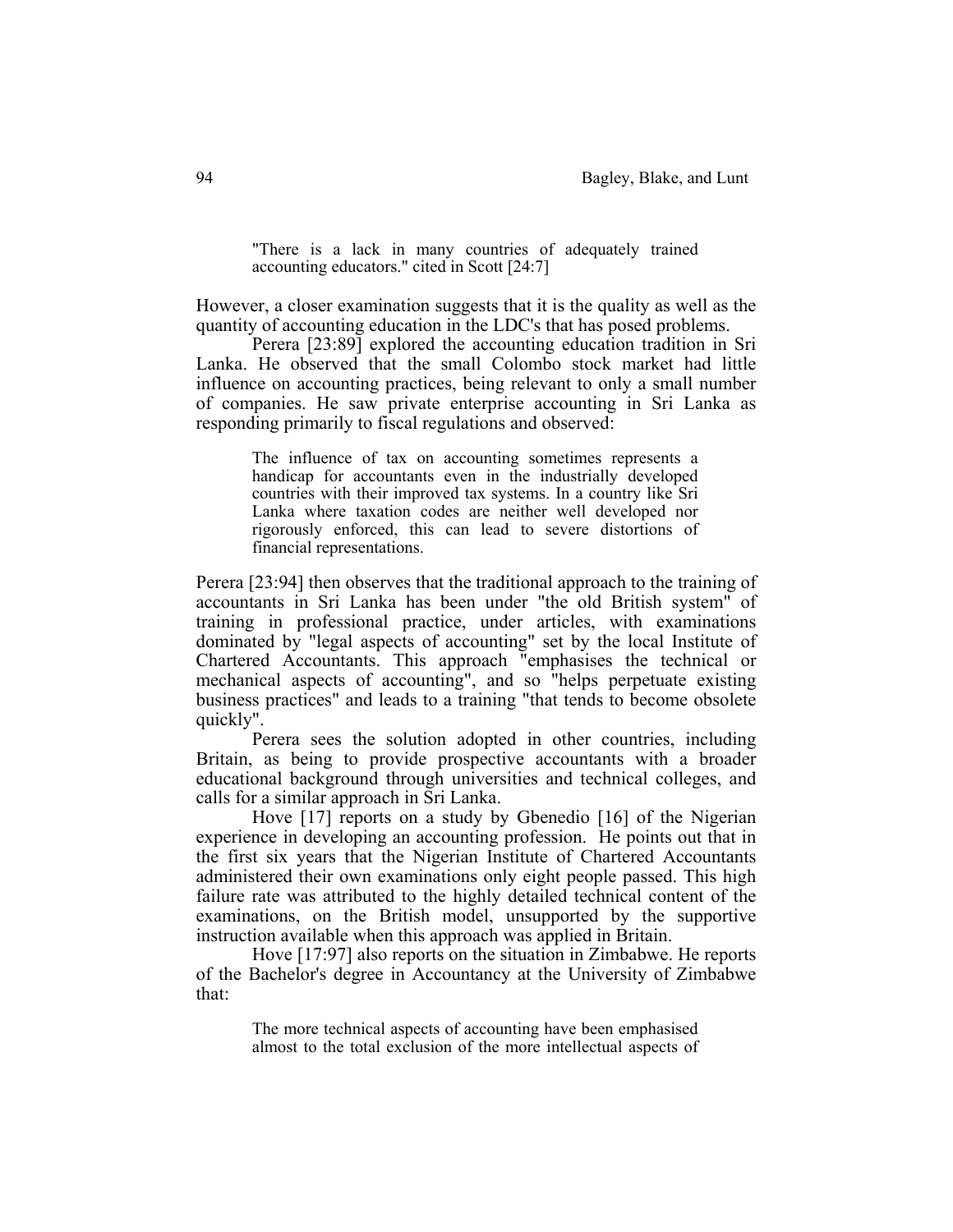the subject. The structure has always stressed the traditional auditing and financial reporting aspects of accounting. Beginning with the academic year in March 1986, however, the writer has been instrumental in introducing major structural changes to the program. These changes move from the traditional approach and emphasise the importance of adopting an interdisciplinary approach and of introducing more courses in management accounting (a vital course for LDC's), public sector accountancy, and general management.

Criticism of the limited social perspective introduced by traditional accounting education is not confined to the developing world. Thus Tinker [27: 51] argues:

The role of accounting in major social controversies is never articulated in accounting education because the intellectual apparatus necessary for conducting a comprehensive appraisal is withheld ..... The ultimate trivialisation and degradation of accounting is the neat obsession with rules and book-keeping procedures. Today's students are trained to become greyhounds in book-keeping and ignoramuses in social analysis.

#### **VI. SOME UK EVIDENCE**

The Labour Market Studies Group at the University of Leicester [19] conducted a survey into the views of students and qualified members of the Chartered Association of Certified Accountants on the feelings of members on the relevance of the Association's exam syllabus to their own work experience. A questionnaire to a sample of members was supported by 93 interviews. Table 1 summarises some of the responses to questions into the degree of satisfaction with the syllabus and areas where dissatisfaction with professional training was expressed. These areas of dissatisfaction were explored further in the interviews.

 While a reasonable level of support was expressed for the then syllabus, satisfaction was markedly lower among members working in commerce and industry. A number of subjects that were generally felt to be particularly relevant to the professional practitioner, such as consolidation, insolvency, and executorship, were identified; some members called for a greater range of options so as to stream the syllabus into an "industry/public practice" division.

 The desire for more "practical elements" in the training process was articulated by a number of members. In particular a desire for an expanded and better directed Information Technology component was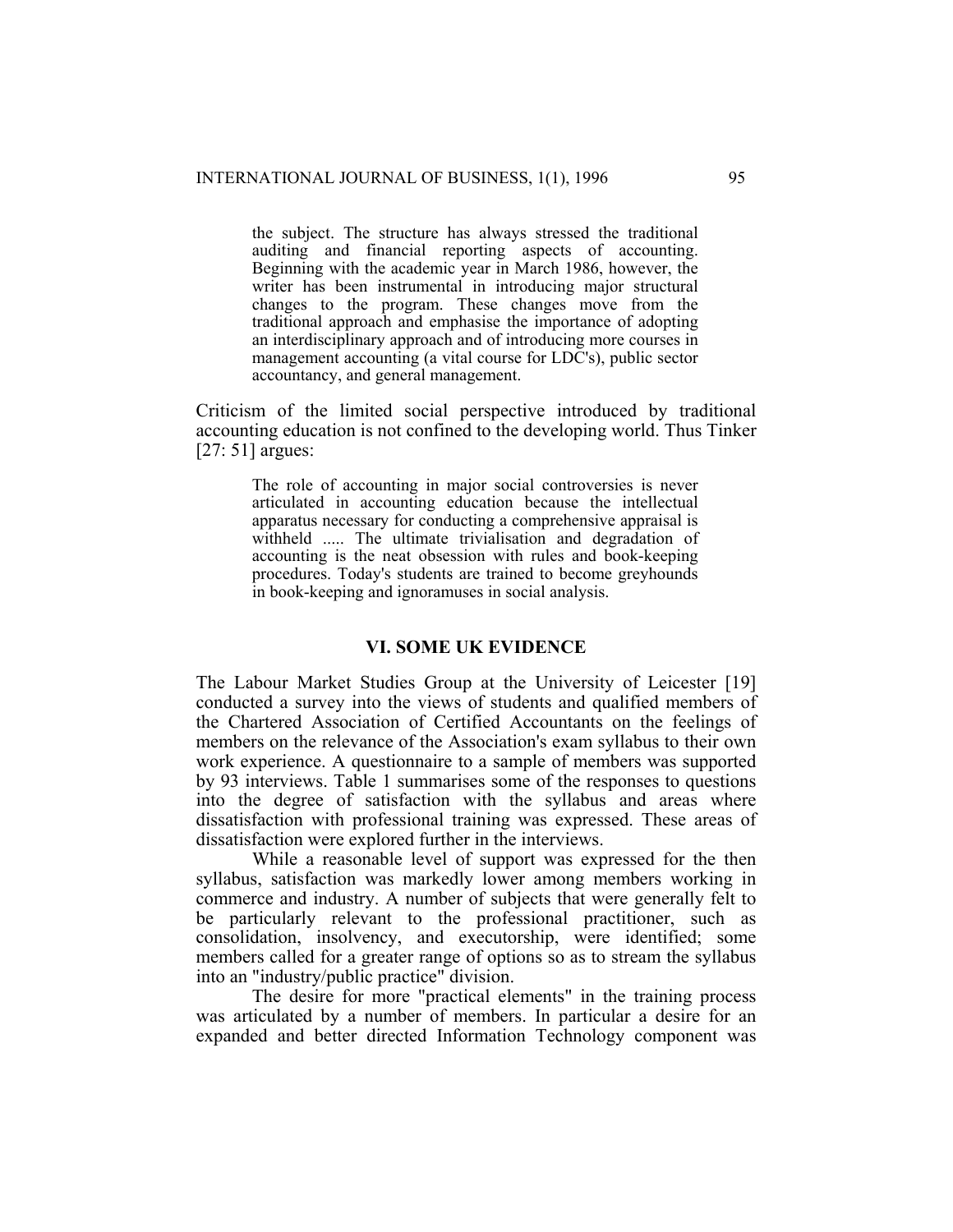expressed. By contrast, the Quantitative Analysis component was regarded as irrelevant by a number of respondents.

 All groups, apart from those in public practice, showed a substantial proportion of members who felt a need for more management training in the syllabus.

#### **VII. THE ENTERPRISE IN HIGHER EDUCATION INITIATIVE**

The traditional model of education in the United Kingdom is highly specialised and somewhat academic. It is unusual for Higher Education Institutions to impose general education requirements, and so an English undergraduate degree in Accounting draws heavily on the requirements of Professional bodies. Most undergraduates, therefore, study only those subjects needed to support their main field: Chemists study chemistry, Mathematicians study mathematics, Accountants study Accountancy and related aspects of Law, quantitative methods etc. Students of science almost never study humanities and vice versa. Many universities concentrate also upon theoretical rather than applied areas of study, with pure research being rated more highly than applied work. This has resulted in generations of graduates who are extremely able in their own subject area but who have a restricted formal education outside that field and little knowledge or interest in industry.

 In the late 1980s the British Government developed the opinion that undergraduate education in the United Kingdom concentrated too heavily upon academic content at the expense of relevance and the development of skills employers felt to be important. Furthermore, it was felt that graduates were weak in communicating ideas and lacked understanding of the way in which businesses and employing organisations function. To counteract this, the Department of Employment introduced a major initiative intended to ensure that graduates are better prepared for the world of work by changing the approach to teaching and learning in Higher Education [20] [28]. Each Institution was invited to bid for an award of approximately \$1500000 over 5 years to achieve specified objectives which would develop students' "Enterprise skills".

The Enterprise in Higher Education Initiative represents a coordinated attempt to encourage institutions to reconsider teaching practices so as to improve the general effectiveness and efficiency of instruction, and also strengthen graduates' knowledge of the world of work and to develop additional 'transferable' skills. .....Above all, it is intended to encourage reviews of curricula, teaching methods and assessment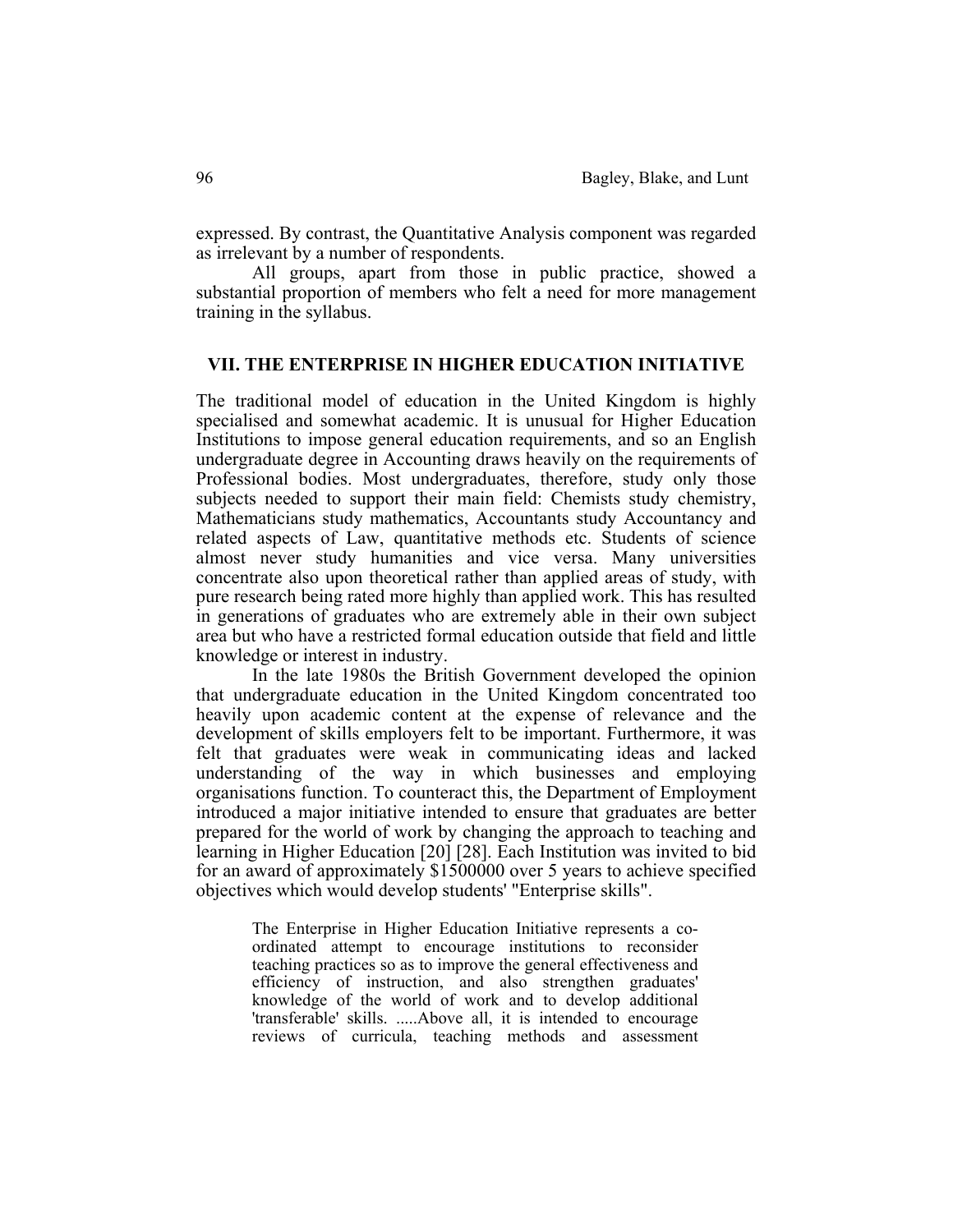procedures in ways which will help students to "learn how to learn" [14]

In 1991 the University of Central Lancashire became one of approximately 60 Institutions to gain funding under the scheme. The approach of each university differs: some participants have elected to concentrate upon the delivery of Enterprise skills through improved teaching and learning strategies; others have pursued student autonomy or equal opportunities aspects but the common concern of all Enterprise schemes is to improve the extent to which students are prepared for working life when they graduate. [9] [10].

 The Enterprise policy adopted at the University of Central Lancashire to which all courses must comply is as follows.

The University will provide an appropriate environment to ensure that students and staff have the opportunity to acquire through the curriculum and learning process a range of personal transferable skills which will enable them to participate flexibly and innovatively in rapidly changing working environments and technologies. Recognition of these qualities will be a feature of the assessment process. In developing the learning process in this way the University will adopt a positive partnership orientation with employing organisations.

The term "personal transferable skills" represents a broader interpretation of the "enterprise skills" concept, making clear the broader educational implications.

 After a broadly based introductory phase, the project at the University of Central Lancashire will now concentrate upon the twin themes of "employer partnerships" and methods to improve students' "personal development planning". Thus, employers are being encouraged to become increasingly involved with the design and delivery of the curriculum and even to share in the assessment of students. Similarly, course teams are offered financial incentives to develop the means for students to improve their ability to plan and implement approaches to selfdevelopment.

 Research into the needs of employers is therefore encouraged and enabled by the Enterprise scheme. This approach is gaining in favour: a leading UK Business School (Strathclyde) recently reported upon similar research into the needs and expectations both of employers and students. [21]

## **VIII. THE DEVELOPMENT OF ENTERPRISE SKILLS**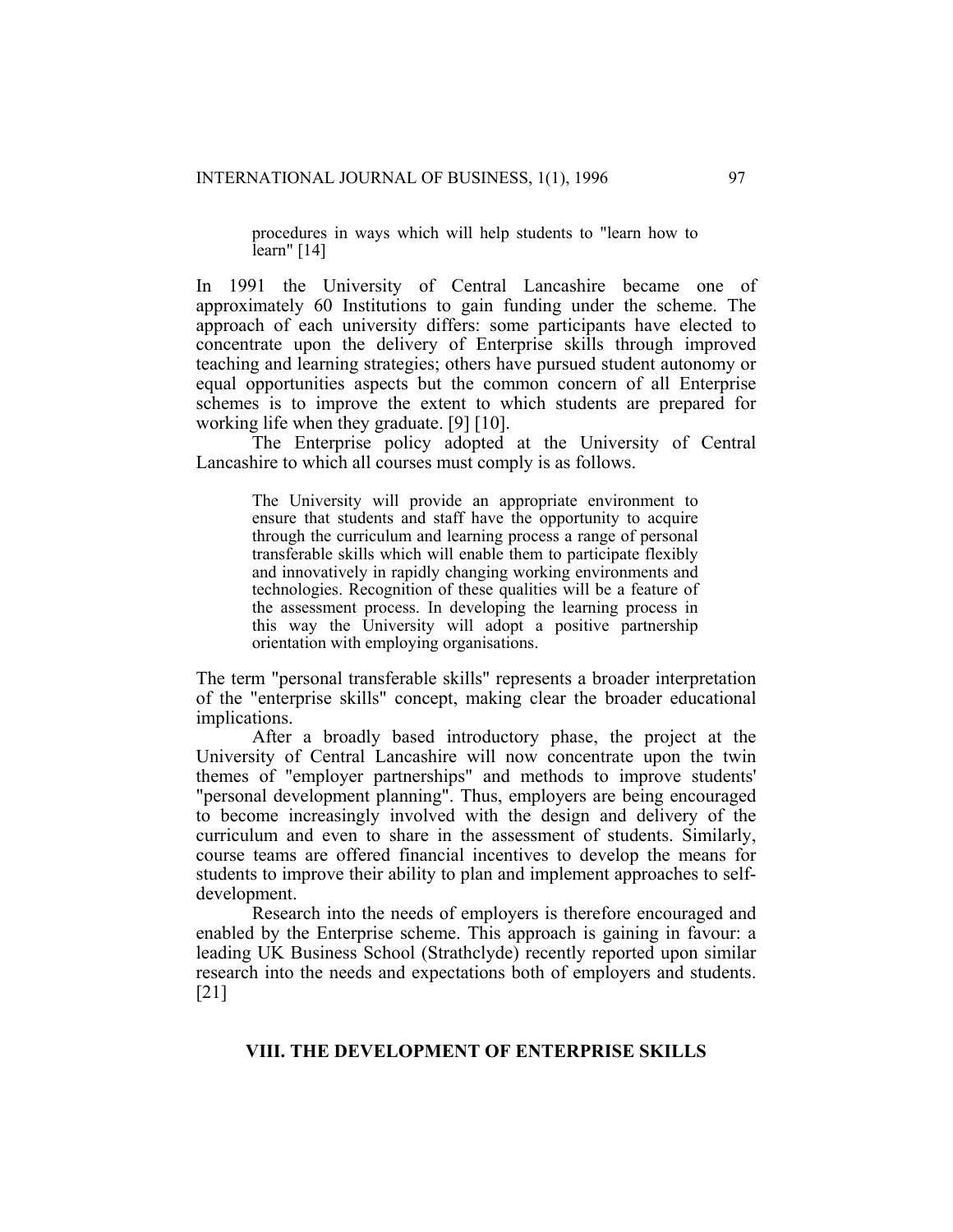#### **IN ACCOUNTANCY**

All programmes of study at the University of Central Lancashire are based upon a credit accumulation and transfer scheme of a type similar to those employed in the USA. Each course module is credit and level rated with students required to select a diet of units appropriate to their chosen field and profession. Considerable flexibility is built into the scheme since students are able to gain credit through the accreditation of prior learning, through student initiated credits, and through mentoring and feedback credits. An unusual feature of the Central Lancashire scheme is the requirement that course teams should allow students to select approximately one tenth of their studies from elective units drawn from any part of the course unit catalogue.

 Before a programme of study is approved to run within this framework the course team is required successfully to defend the philosophy, structure and approach of its proposal before a visiting panel of experts. A standing agenda item at these events is the extent to which the proposal meets the policy on Enterprise stated above. The approach taken on Accounting programmes to effect the development of Enterprise skills has been as follows:

- 1. All programmes should seek to determine the personal transferable skills appropriate to the needs of graduates in their future careers. This requires staff to undertake research into the requirements of employers of accounting graduates.
- 2. Those skills should be developed in students, in addition to and alongside subject-specific material, through the teaching and learning methods employed. This development should not be at the expense of normal syllabus content but rather as an overlay to the normal curriculum. Thus many employers are looking for accountants with excellent presentation skills who are able to work as members of a team. These skills are now developed in students through the use of group projects and assessed presentations with feedback and learning support offered by academic staff.
- 3. The teaching/learning methods employed should enable students to take increasing responsibility for their learning, and move them to independence and to know how to learn. This is achieved by moving away from the traditional paradigm of lecture/seminar activity in which the student can be characterised as a passive recipient of knowledge into a system in which the student takes more responsibility for learning, using the tutor as one source of assistance.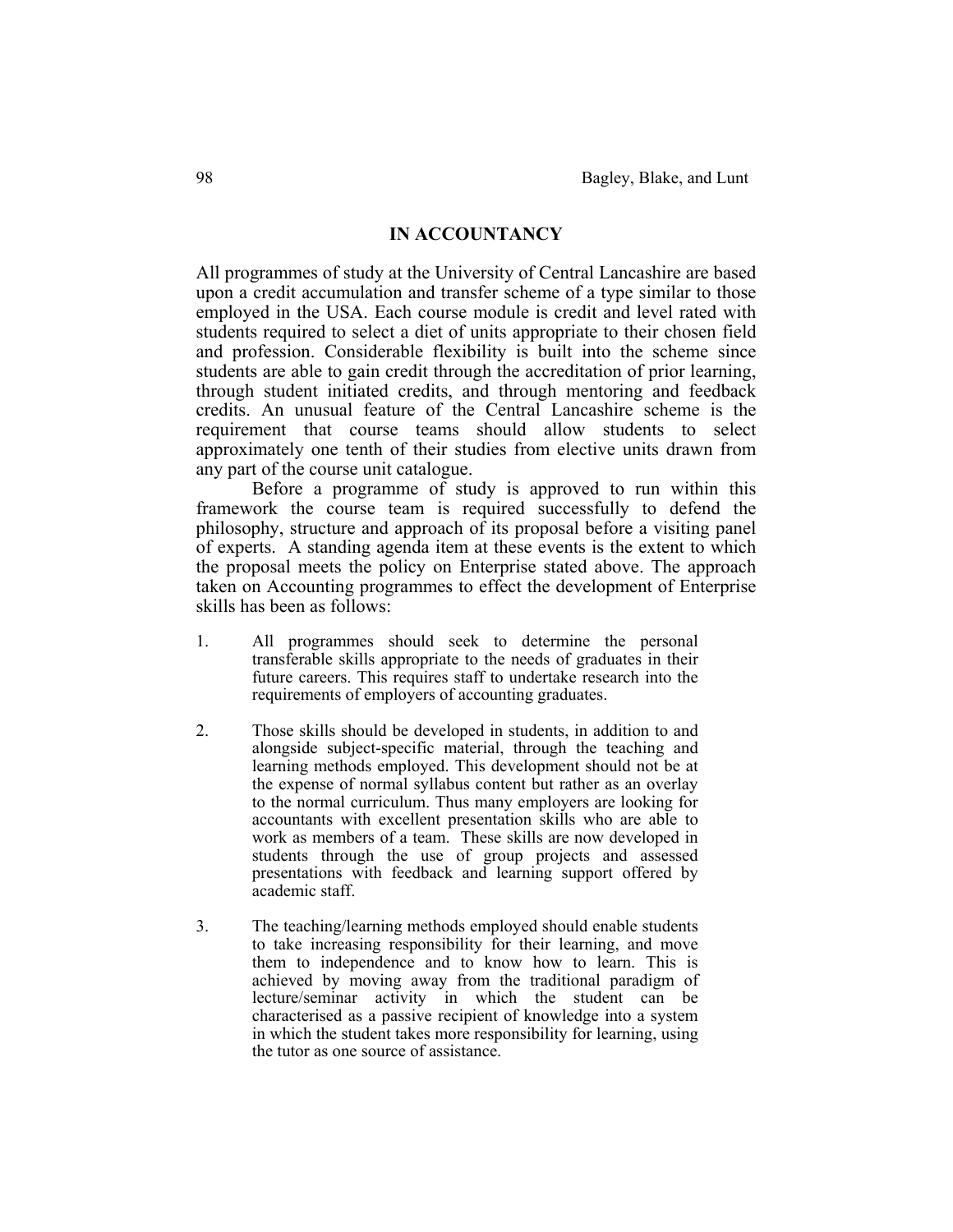This initiative is leading to the development of open-and technology-based approaches, to learning mentoring schemes and to learning support groups.

4. Course teams should seek to develop the ability of students to analyse and plan their future personal development.

> A standard elective unit covering aspects of career choice and personal development planning has been validated and is now available to all students. Plans are underway to develop a variant of this unit specifically for students in the Business School.

5. Employers should be employed as partners in the educational process and specifically involved in the delivery, assessment and quality assurance processes to ensure that students receive an education which recognises not only the requirements of the discipline but also prepares students for a career in other related areas.

The ways in which this manifests itself in the accountancy programmes are as follows:

- 1. The planned development of communication, problem solving, team working, and report writing skills is a recurrent theme of the Accounting courses. These skills are recognised as important and are developed throughout the programme alongside technical and theoretical expertise.
- 2. An increasing emphasis upon independent study and flexible learning is being stressed throughout the duration of the programmes.
- 3. Non-traditional forms of learning requiring student initiative such as Student Initiated Credits, Workplace Credits, Feedback and Mentor Credits are actively encouraged. Project-based and experiential learning is becoming increasingly important. After appropriate training, students are able to work on actual group projects for selected clients facing particular problems.
- 4. Practitioners are becoming increasingly involved in the planning, delivery, and quality assurance of the programme and in the assessment of students.

A full programme of staff development is available to assist staff in the change to this style of operation.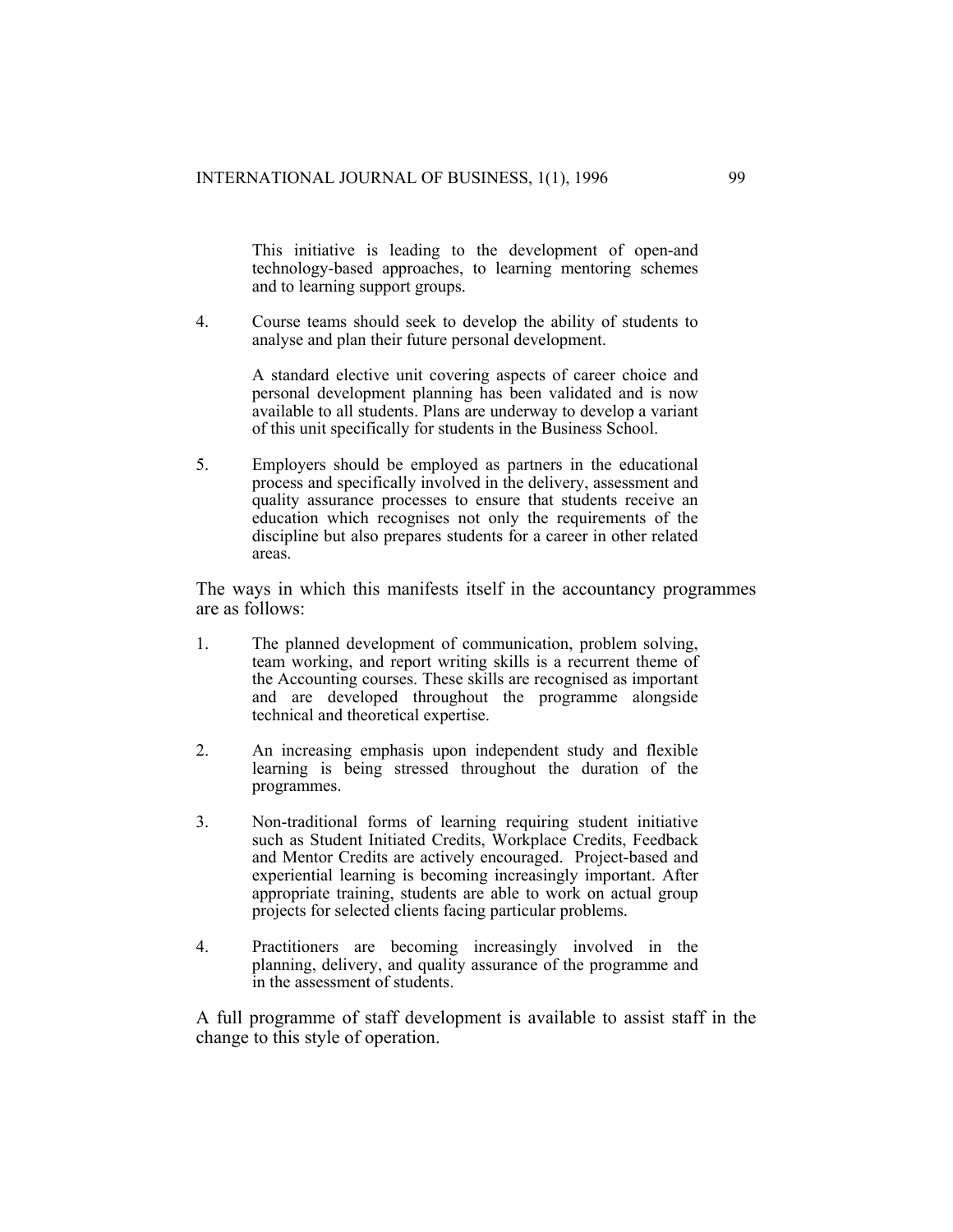Therefore, the Enterprise scheme at the University of Central Lancashire in the area of Accounting education encompasses four main strands:

#### **Curriculum Development**

 to ensure that what is learned is relevant to the future needs of client groups such as employers and students.

#### **Employer Involvement**

 in the design, delivery and management of the curriculum and in the assessment of students.

#### **Student Involvement**

 to ensure that students are interested and increasingly take responsibility for their learning.

#### **Staff Development**

 To assist tutors and support staff in coping with the considerable changes in philosophy and practices necessitated by all of the above.

#### **IX. CONCLUSION**

The Enterprise in Higher Education Initiative appears highly relevant to the issues of concern over accounting education that we have identified.

 Teaching in this environment becomes a more stimulating exercise, while feedback from students can be positively supportive of teachers' own research activity. This feedback helps direct teachers' own research into directions relevant both to students' needs and, because of employers' involvement, the needs of the practitioner. Application of this approach has coincided with a growth in accounting research output at the University.

 We have seen that concerns over accounting education issues in the USA have led to calls for support from University governing bodies, legislators, and the accounting profession to stimulate reform. One of the attractions of the approach outlined here is that its implementation is in the power of the accounting educators themselves.

 This approach is also attractive in making the apparent conflict between research-based and practitioner-based teaching redundant, since a student- centred approach is likely to draw on both elements when confronted with the need to analyse issues. Similarly those who move from this background into academic careers will carry with them insights into controlling their own research agenda, which may lead to a richer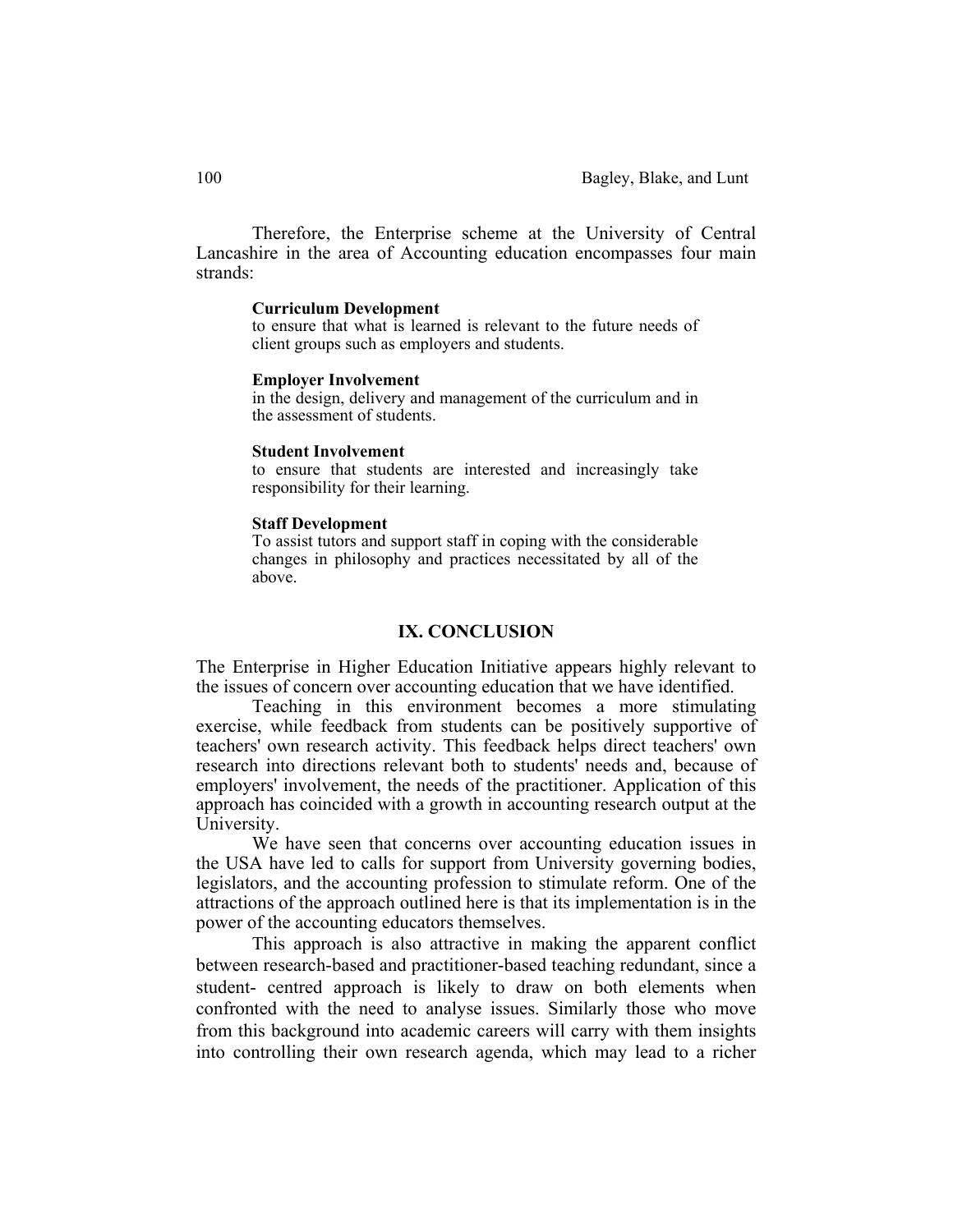diversity of research in the future, while their experience with group work across a broad range of topics may also promote more cross-disciplinary research.

#### **REFERENCES**

- [1] Accounting Education Change Commission, (1990). "AECC urges priority for teaching in higher education." *Issues in Accounting Education.* (Fall), 330-331.
- [2] American Accounting Association, (1986). "Future Accounting Education: Preparing for the expanding profession." (Committee on the future structure, content and scope of accounting education) *Issues in Accounting Education.* (Spring), 168-195.
- [3] Baxter, W. T., (1953). "Recommendations on Acounting Theory." *The Accountant.* 10 (October), 405-410.
- [4] Baxter, W. T., (1981). "Accounting Standards Boom or Curse?" *Accounting and Business Research.* (Winter), 3-10.
- [5] Beaver, W. H., (1984). "Incorporating Research into the Educational Process." *Issues in Accounting Education.* 33-38.
- [6] Boyer. E. L., (1992). "Scholarship Reconsidered: Priorities of the Professoriate" *Issues in Accounting Education.* (Spring), 87-91.
- [7] Bricker, R. J. & Previts, G. J., (1990). "The Sociology of Accountancy: A Study of Academic and Practice Commonity Schisms." *Accounting Horizons.* (March), 1-14.
- [8] Bull, I. (1992). "Do Academic Traditions Undermine Teaching? No." *Journal of Accountancy.* (September), 69A and 72-73.
- [9] Department of Employment. (1989). "Enterprise in Higher Education: Key Features of the Enterprise in Higher Education Proposals 1988-9." Sheffield, Department of Employment.
- [10] Department of Employment. (1990). "Enterprise in Higher Education: Key Features of the Enterprise in Higher Education Proposals 1989-90". Sheffield, Department of Employment.
- [11] Chambers, R. (1987). "accounting Education for the Twenty First Century." *Abacus.* Vol 23, No.2, 97-106.
- [12] Dopuch, N. (1989). "Integrating Research and Teaching Issues" *Issues in Accounting Education*, (Spring), 1-10.
- [13] Elliott, R. K. (1991). "Accounting Education and Research at the Crossroads." *Issues in Accounting Education.* (Spring), 1-8. Entwistle, N. (1992). "The Impact of Teaching on Learning Outcomes in Higher Education." CVCP Staff Development Unit.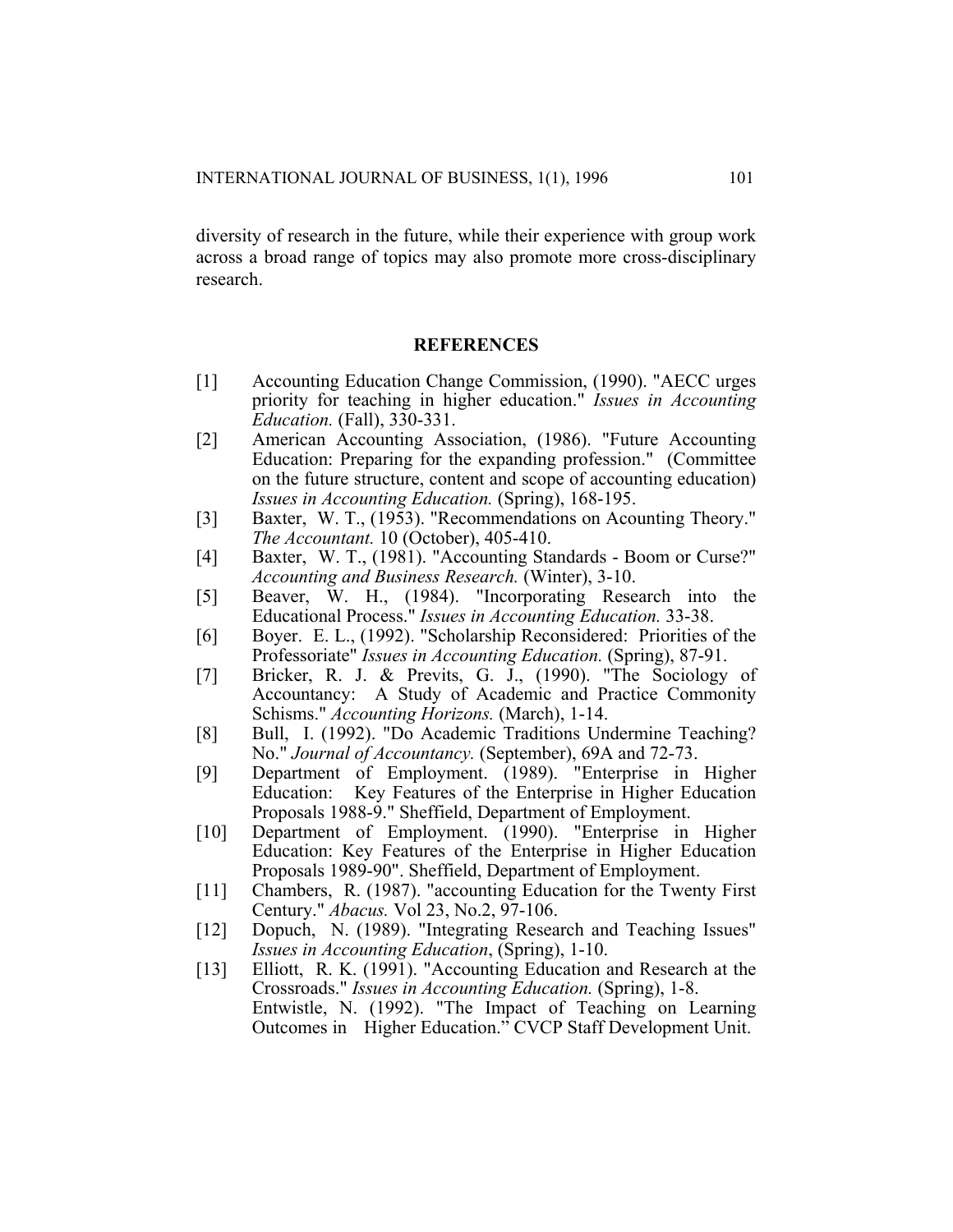- [14] Entwistle, N. (1992). "The Impact of Teaching on Learning Outcomes in Higher Education." CVCP Staff Development Unit.
- [15] Fernandez, R. (1992). Letter published in *Journal of Accountancy*. (December), 13.
- [16] Gbenedio, P. O. (1977). "The Challenge to the Accounting Profession in a Developing Country: The Nigerian Case." PhD Dissertation, University of Cincinnati.
- [17] Hove, M. R. (1986). "Accounting Practices in Developing Countries: Colonialism's Legacy of Inappropriate Technologies." *International Journal of Accounting.* (Fall), 81-100.
- [18] Jensen, R. E., & Arrington, C. E. (1983). "Accounting Education: Turning Wrongs into Rights in the 1980's." *Journal of Accounting Education.* (Spring), 5-18.
- [19] Labour Market Studies Group (1991). "Report to the Chartered Association of Certified Accountants on the Functional Analysis of the Accountant's Role." University of Leicester.
- [20] McNair, G. (1990). "The British Enterprise in Higher Education Initiative." *Higher Education Management.* 2(1), 60-71.
- [21] O'Brien, E. M., & Deans, K. R. (1993). "The Position of Marketing Education - a student versus employer perspective". The Marketing Education Group Annual Conference, Loughborough.
- [22] Patten & Williams. (1990). "There's Trouble Right Here in our Accounting Programs: The Challenge to Accounting Educators." *Issues in Accounting Education.* (Fall), 175-179.
- [23] Perera, MHB, (1975). "Accounting and its Environment in Sri Lanka." *Abacus.* (June), 86-96.
- [24] Scott, F. M. (1981). "Topical Priorities in Multinational Accounting" in Choi FDS. "Multinational Accounting: A Research Framework for the Eighties." UMI Research Press, Ann Arbor, Michigan, 5-19.
- [25] Strait, A. M. (1992). "Do Academic Traditions Undermine Teaching? Yes." *Journal of Accountancy.* September, 69-71.
- [26] Sundem, G. (1991). "Accounting Education: Drastic Change Needed." *Accountant's Journal.* (September): 52-53.
- [27] Tinker, T. (1985). "Paper Prophets: A Social Critique of Accounting." Holt Rinehart and Winston.
- [28] Wright, P. (1989). "Enterprise in Higher Education" Bulleting of Teaching and Learning, 22-23.
- [29] Zeff, S. A. (1989a). "Does Accounting Belong in the University Curriculum" *Issues in Accounting Education*, (Spring), 203-210.